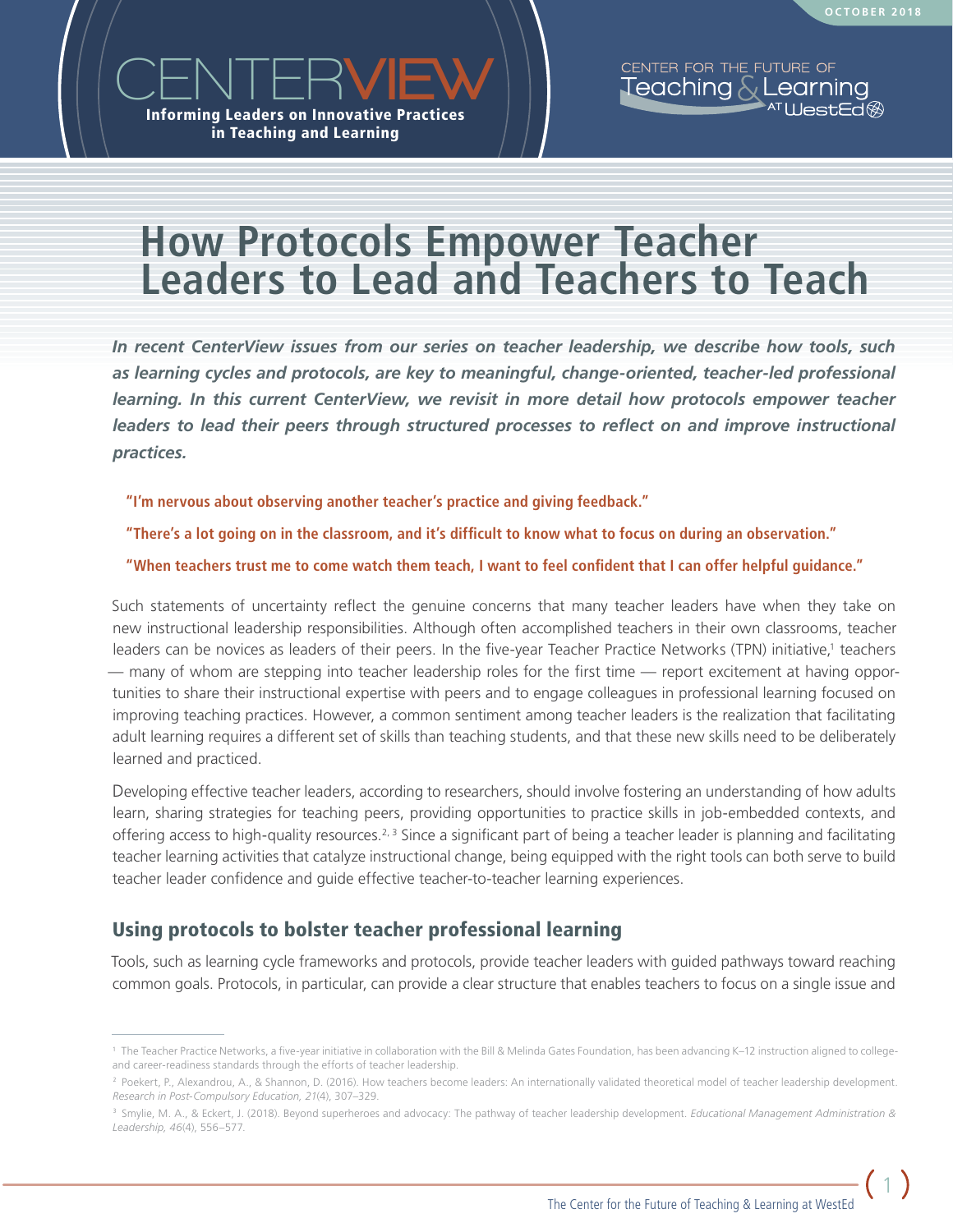discuss instructional practice with intention and purpose.<sup>4</sup> Research also shows that protocols can help create a safe way for teachers to reflect and provide collegial, formative feedback.<sup>5</sup>

Once a teacher leader has identified the desired professional learning outcome or the particular learning experience for teachers, she can choose from a library of protocols — such as the one curated by the National School Reform Faculty — to achieve that outcome or experience. Time-tested protocols exist for a range of purposes, such as inquiring about student opportunities to make meaning from text, observing a peer's classroom instruction, looking closely at student work to identify learning gaps, or examining lesson plans to ensure they support a classroom of diverse learners. Depending on the protocol, teachers generally engage in these transformative learning processes in 30- to 70-minute sessions.

Following, we describe three types of protocols that TPN teacher leaders use as they lead teacher-to-teacher professional learning focused on helping other teachers develop and refine instructional practices aligned to state standards.

**Teachers tell me that** by using protocols to look at student work and data, they have started shifting what they do in their classrooms and are seeing some good results.

– TPN teacher leader

#### Classroom observation and guided discussion protocol

A widely used protocol among TPN teacher leaders for observing and inquiring about classroom practice is the Instructional Practice Guide (IPG).<sup>6</sup> The IPG was selected for teacher leaders in the TPN initiative because it is aligned to Common Core-based state standards that teachers have been working toward in English language arts, social studies, and mathematics instruction.

In interviews that the Center for the Future of Teaching and Learning conducted with TPN teacher leaders, we learned that they greatly value the guidance that the two-part IPG offers for conducting classroom observations of peers (part one) and facilitating post-observation conversations (part two). Specifically, teacher leaders called out the IPG as helpful because it provides concrete "look-fors" aligned to state standards during observations, and it provides a common language that facilitates meaningful conversations about practice.

Teacher leaders shared that the protocol enables productive conversations about improving practice in multiple ways:

- **•** Reviewing the look-fors together beforehand gives transparency to the observation process. The observed teacher may even suggest a specific area in which she wants help. This pre-observation conversation helps to establish an agreed-upon purpose for the observation.
- **•** The IPG's 10 post-observation questions guide the conversation to focus on reflecting on the lesson and then to consider new ways to improve the lesson.
- **•** Teacher leaders indicate that they benefit as much as the observed teachers from the process.

Teacher leaders report that the process of peer observation followed by a conversation is a particularly meaningful professional learning activity because it enables collegial, non-evaluative discussion and support. Teacher leaders appreciate that the IPG protocol fosters a safe structure for conducting constructive conversations about practice. Without the protocol, the observation and reflection process could potentially be an uncomfortable and unsuccessful experience for teacher leaders and teachers alike.<sup>7</sup>

<sup>4</sup> National Institute for Excellence in Teaching. (2018). *Unleashing teacher leadership: How formal teacher leader roles can improve instruction.* Santa Monica, CA: NIET. <sup>5</sup> Boston, M., Bostic, J., Lesseig, K., & Sherman, M. (2015). A comparison of mathematics classroom observation protocols. *Mathematics Teacher Educator, 3*(2), 154–175. National Council of Teachers of Mathematics.

<sup>6</sup> Student Achievement Partners (2018).

<sup>7</sup> Stosich, E. (2016). Joint inquiry: Teachers' collective learning about the Common Core in high-poverty urban schools. *American Educational Research Journal, 53*(6).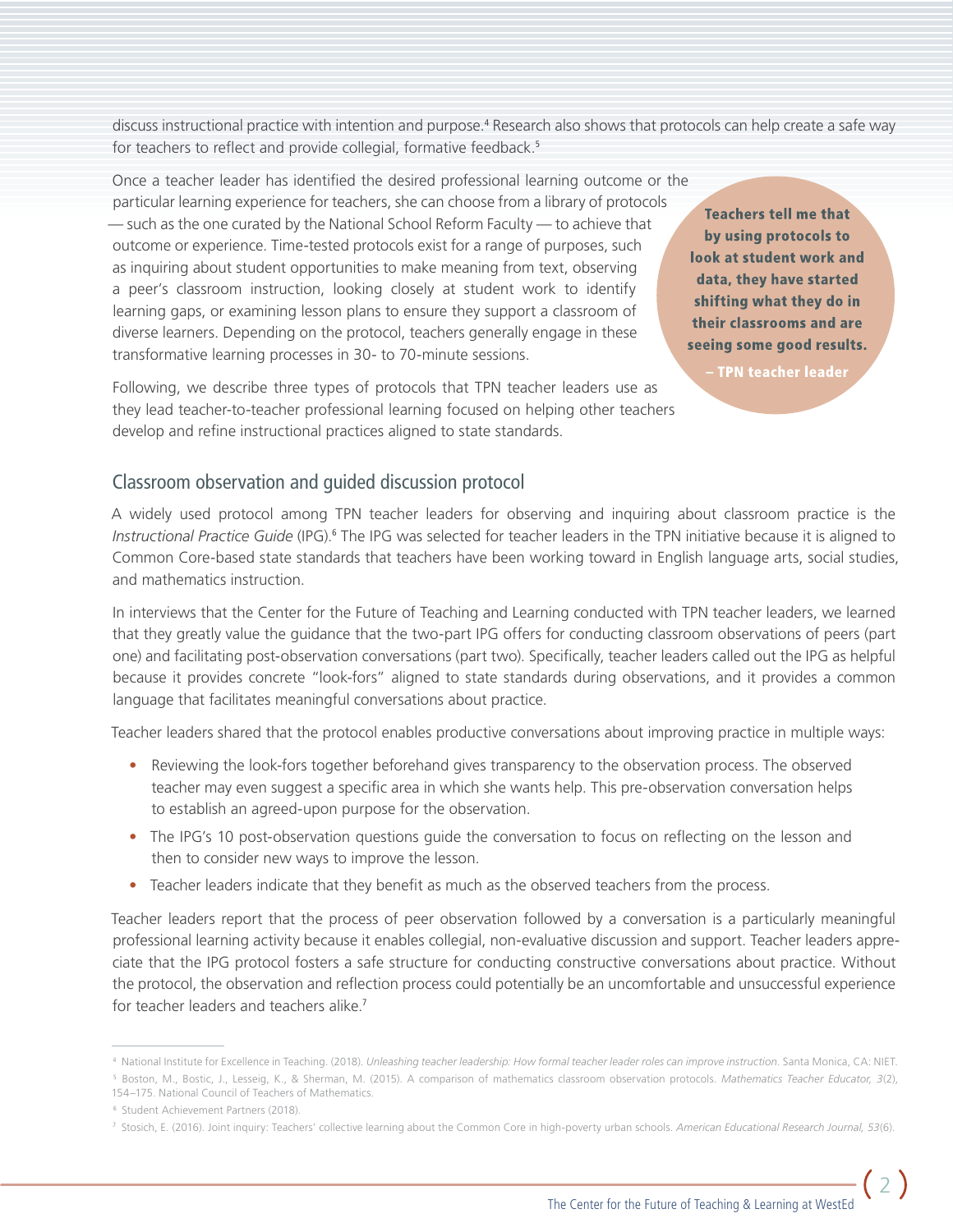#### Protocols in action: Inquiring into a teacher's practice on video

With help from TPN member organization Teaching Matters, teacher leader Richard has been learning to guide video-based observation and discussion of classroom practice. At his public middle school in the Bronx, Richard leads his eighth-grade team in weekly professional learning community (PLC) sessions focused on team-identified goals and strategies. During one spring quarter, the teachers looked at student assessment data and determined they wanted to focus on improving instruction in reading comprehension. Across a few meetings, teachers read professional literature on pedagogical approaches for teaching reading and identified strategies that they agreed to practice in their classrooms. They collaboratively designed lesson plans incorporating the strategies, taught the lessons, and videotaped their instruction.

At subsequent PLC meetings, teachers volunteered to share their recorded lessons. Using the *Instructional Practice Guide,* Richard led the teachers through a process of observing one another's instructional practices and engaging in focused conversations about what they noticed. Afterward, teachers reflected on their observations and on student work in order to make plans for how to refine the lesson.

#### Looking at student work protocol

The practice of looking at student work to gauge student learning is new to some teachers, who primarily use student work to assign grades to students. A protocol designed to look at student work can be a particularly helpful way for teachers to review a sampling of student work to understand the learning successes and challenges related to learning a specific skill or concept. When teacher leaders use this protocol with their colleagues to look at student work, one teacher shares examples of his students' work, which provide evidence of what that teacher's students understand, what they are struggling to understand, and how they are thinking. Collectively, teachers examine the evidence, identify where students are demonstrating knowledge, puzzle through where students are struggling, and theorize why students are having difficulty. By listening to the observations and interpretations of his peers, the presenting teacher gains new perspectives and ideas for taking action to improve his own practice. In addition, the protocol prompts all of the teachers to reflect on what they learned about student learning, assessment practices, and/or instructional strategies and how their new insights might inform their own teaching.

A group of TPN teacher leaders surveyed at the end of the 2016–17 academic year reported that by routinely using a protocol such as the *ATLAS: Learning from Student Work* protocol,<sup>8</sup> teachers developed the habit of looking at student work as data to inform their teaching and, as a result, began to see classroom instruction as an ever-evolving practice.

#### Connecting to text protocol

Some TPN teacher leaders use protocols in collaborative communities to help other teachers engage with text through a critical lens. For instance, the *Four "A"s Text Protocol*<sup>9</sup> is a discussion guide that facilitates leading a group of teachers through a structured process of exploring text with consideration to one's own values and assumptions. Using this protocol, teachers might read a professional article or chapter on student learning or pedagogy. Or a professional learning community of teachers might read a text used with students. In rounds, teachers select passages from the text and describe to the group how they agree or disagree with the author's perspective. The protocol calls for teachers to listen to the views of their colleagues without commenting, reflect on those different perspectives, then conclude with an open discussion addressing the question: *What does this mean for our work with students?* In these collaborative

<sup>8</sup> National School Reform Faculty, revised November 2000 by Gene Thompson-Grove for NSRF.

<sup>9</sup> National School Reform Faculty (2015), adapted from Judith Gray, 2005.